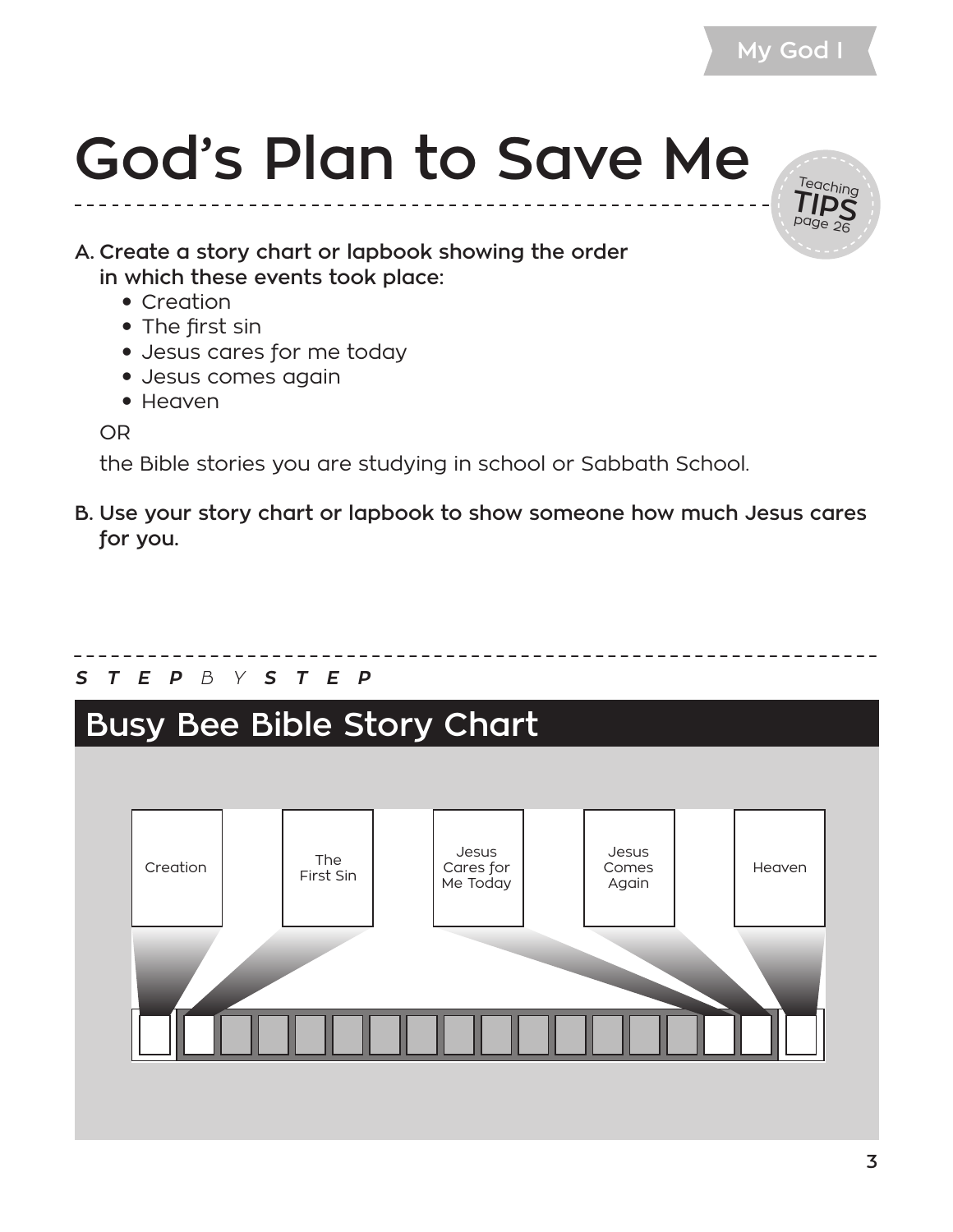

#### **Creation**

God created a beautiful new planet for people to live on. He asked them to care for it for Him.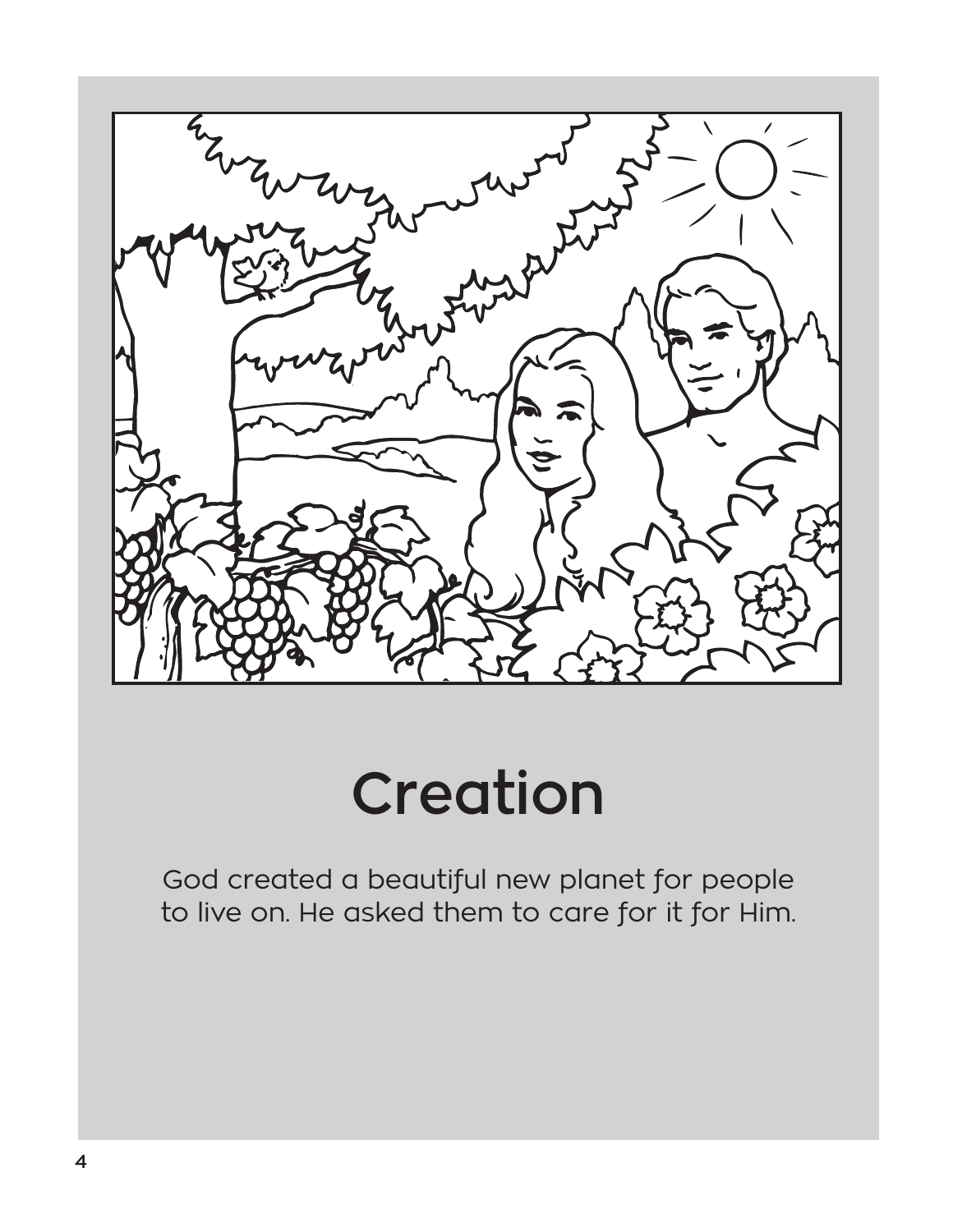

### **The First Sin**

Adam and Eve chose to disobey God. Sin enters our world; sin brings sadness and death.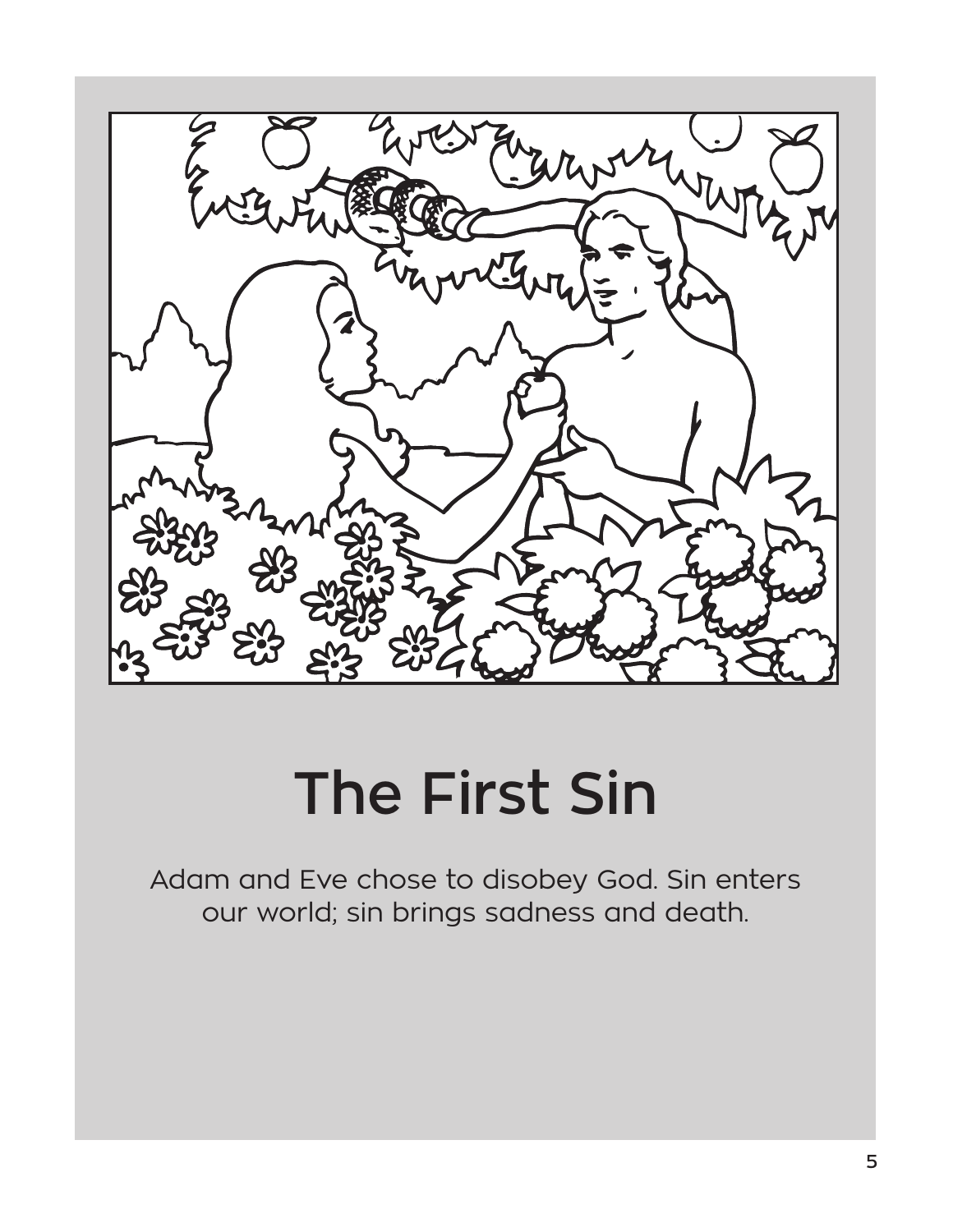

# **Jesus Cares for Me Today**

Jesus' angels are with \_\_\_\_\_\_\_\_\_\_\_\_\_\_\_\_ right now. Jesus will help me whenever I ask Him to.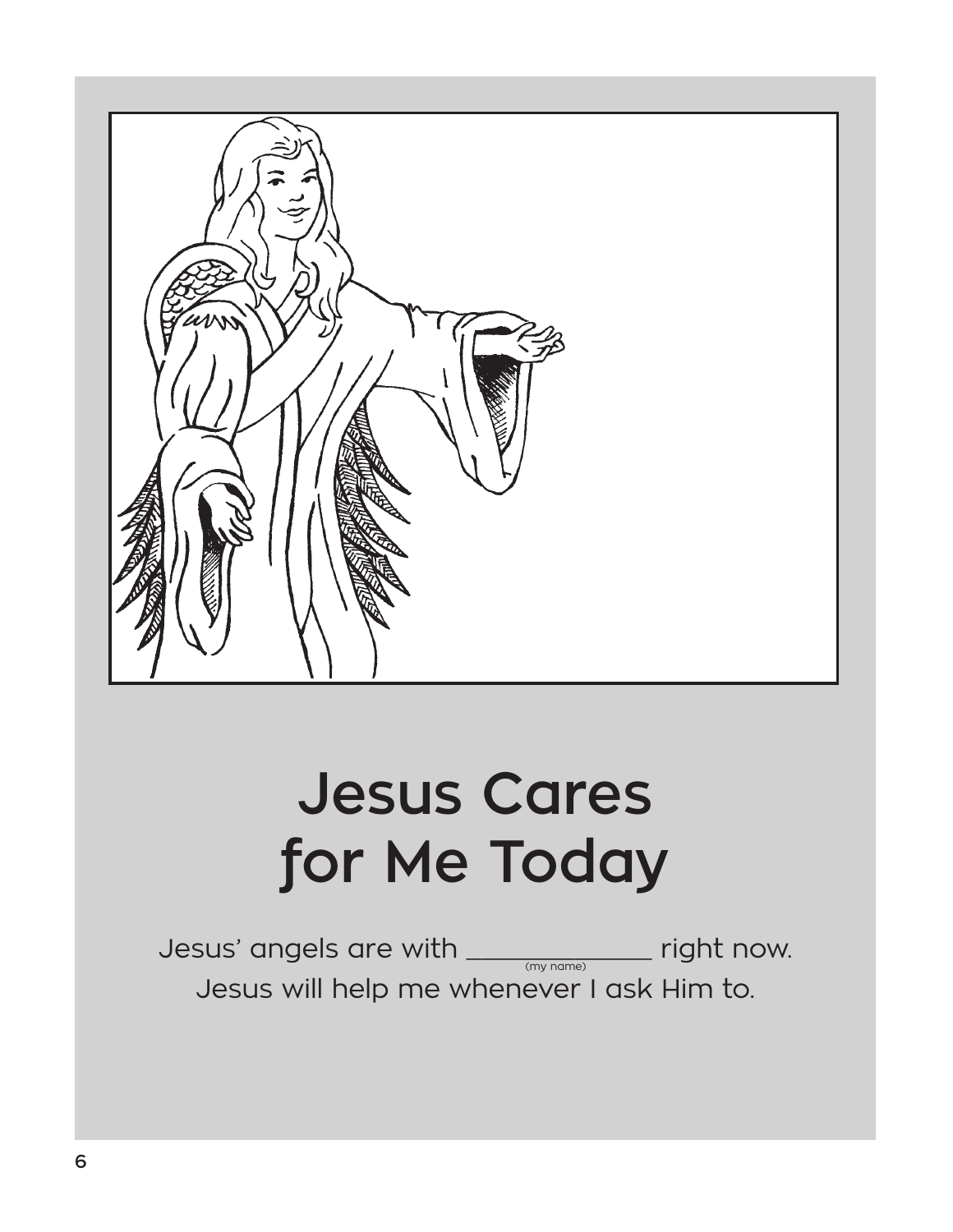

## **Jesus Comes Again**

Very soon, we will see Jesus come on a cloud. He will take all His people to be with Him in heaven.